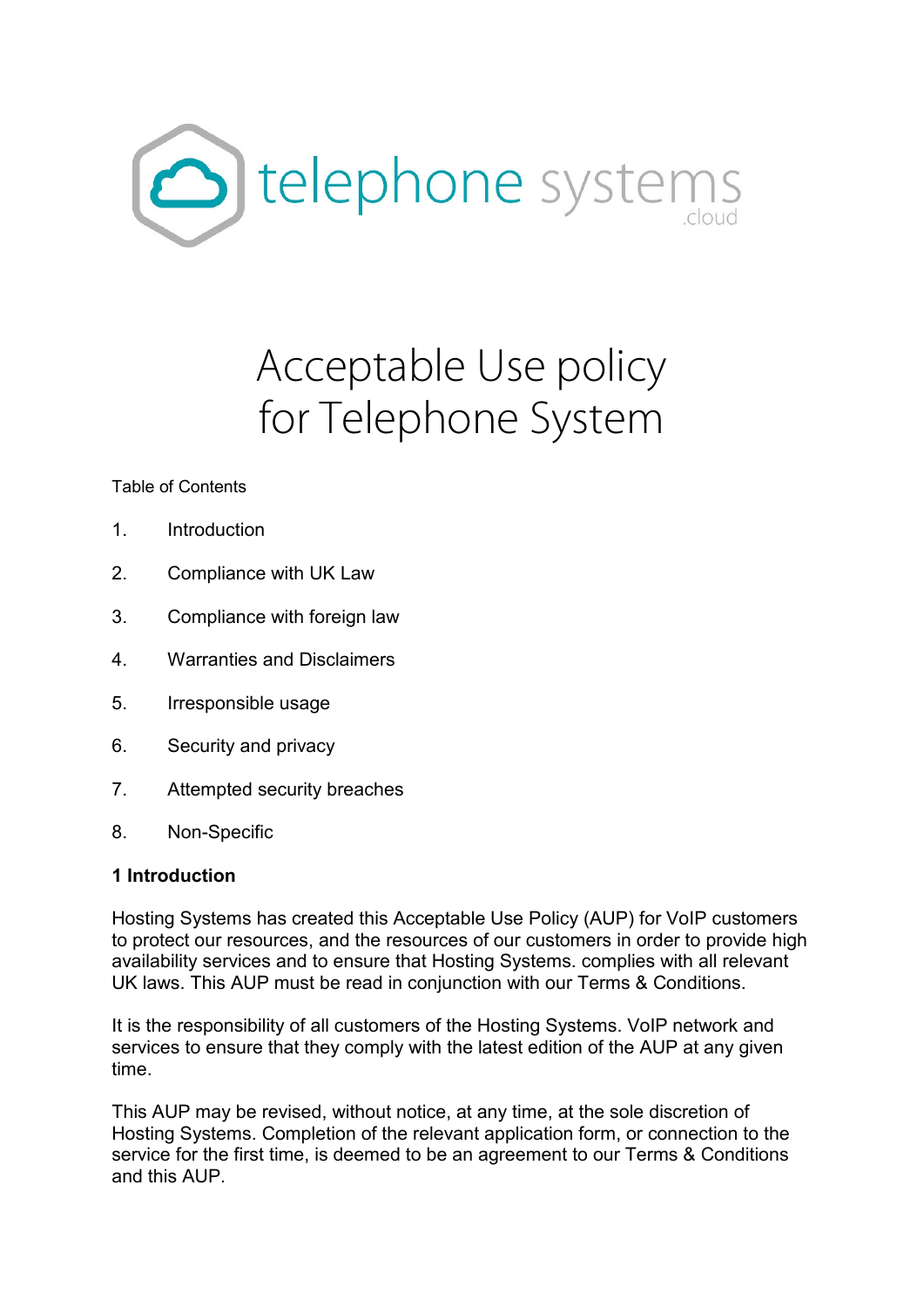In the event of a breach of this policy, Hosting Systems. reserve the right to terminate all or part of any service with immediate effect, without recompense, and delete any files held on our servers.

### **2 Compliance with UK Law**

Customers may not use our services to engage in activities, or store, transfer or receive material of an indecent, offensive or otherwise illegal nature. Any such activities may result in prosecution by the UK authorities under the relevant Criminal Acts including but not limited to the Computer Misuse Act 1990, the Protection of Children Act 1978, the Criminal Justice Act 1988 and the Prevention of Harassment Act 1997.

Under the Electronic Commerce (EC Directive) Regulations 2002, Hosting Systems. is in general not liable to any criminal or pecuniary penalty for any unlawful acts carried out using our service unless we have actual knowledge of those unlawful acts. Accordingly, if we become aware of credible evidence that a customer has carried out any unlawful acts we will take preventative measures to bring those acts to an end.

## **3 Compliance with foreign law**

The Internet is global in reach. Consequently it is possible for anyone using the internet to break the laws of foreign countries. Customers are therefore advised to take all reasonable steps to avoid breaching relevant foreign laws.

#### **4 Warranties and Disclaimers**

Our service warranties and the extent of our liability are explained fully in our Terms & Conditions.

By connecting to the Hosting Systems. VoIP network, Customers agree to hold Hosting Systems. harmless in the event of any legal claim regarding our services.

#### **5 Irresponsible usage**

You must refrain from transferring any illegal material or engage in unlawful activities via Your use of the Services.

You must refrain from sending menacing, offensive, defamatory, obscene, indecent or abusive messages or telephone calls whilst using the Services.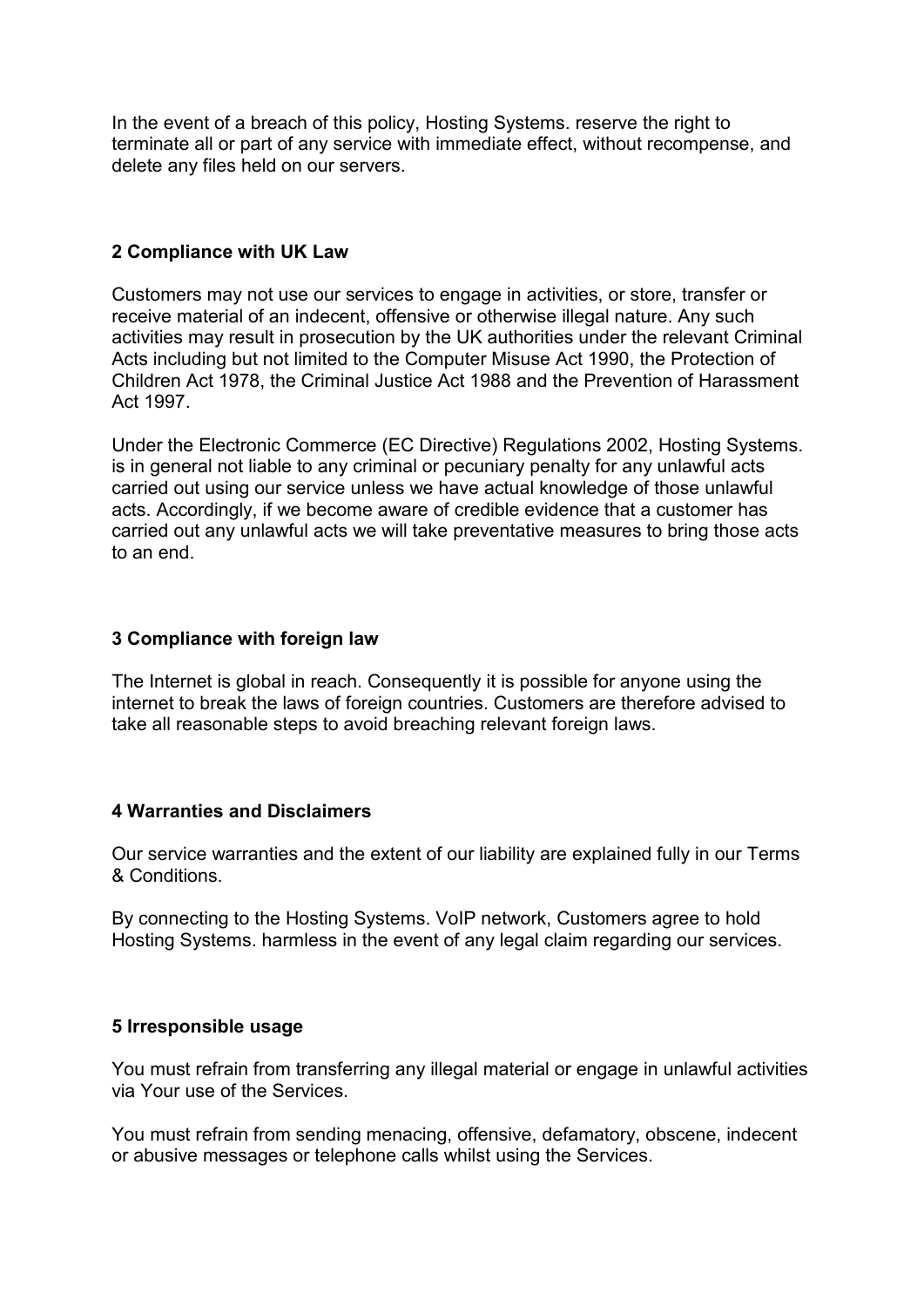You must not use or permit the usage of the Services in a manner that is inconsistent with any and all applicable laws and regulations.

You must not make available or upload Data via Your use of the Services that contain a virus, worm, trojan or other malicious Data or download any disabling or harmful devices.

You must not use the Services to send bulk unsolicited commercial emails or telephone calls.

You warrant that Your use of the Services will not infringe any third party intellectual property or other rights.

You must not embark on any course of action, whether by use of Your website, telephone or any other means, which may cause a disproportionate level of activity (for example, causing mail bombs, denial of service attacks or encouraging large numbers of inbound phone calls) without providing Us at least seven day's prior notice in writing. If You give notice or We otherwise become aware of such disproportionate use We may:

move Your service to a dedicated service and charge Our then current rate as detailed on Our Website; or

terminate some or all of the Services forthwith.

#### **6 Security and privacy**

Login names and passwords must be kept secret and not be communicated to any third party. Hosting Systems. must be notified immediately if they are compromised. If a customer forgets or loses their password, they will need to contact support to have it changed.

Customers are responsible for all traffic that is sent from their phone systems, handsets or softphones.

If Hosting Systems. find malicious traffic emanating from a customers system, Hosting Systems. have an obligation to our other customers to take urgent measures to block that traffic. In many cases, this can be achieved by selective port blocking, but in other cases, this will involve disconnecting and suspending the account until the issue has been resolved. Hosting Systems. understand that in many cases a customer may not be responsible for or aware of the problem, and therefore Hosting Systems. will work with the customer to resolve the issue as efficiently as possible to restore normal service.

#### **7 Attempted security breaches**